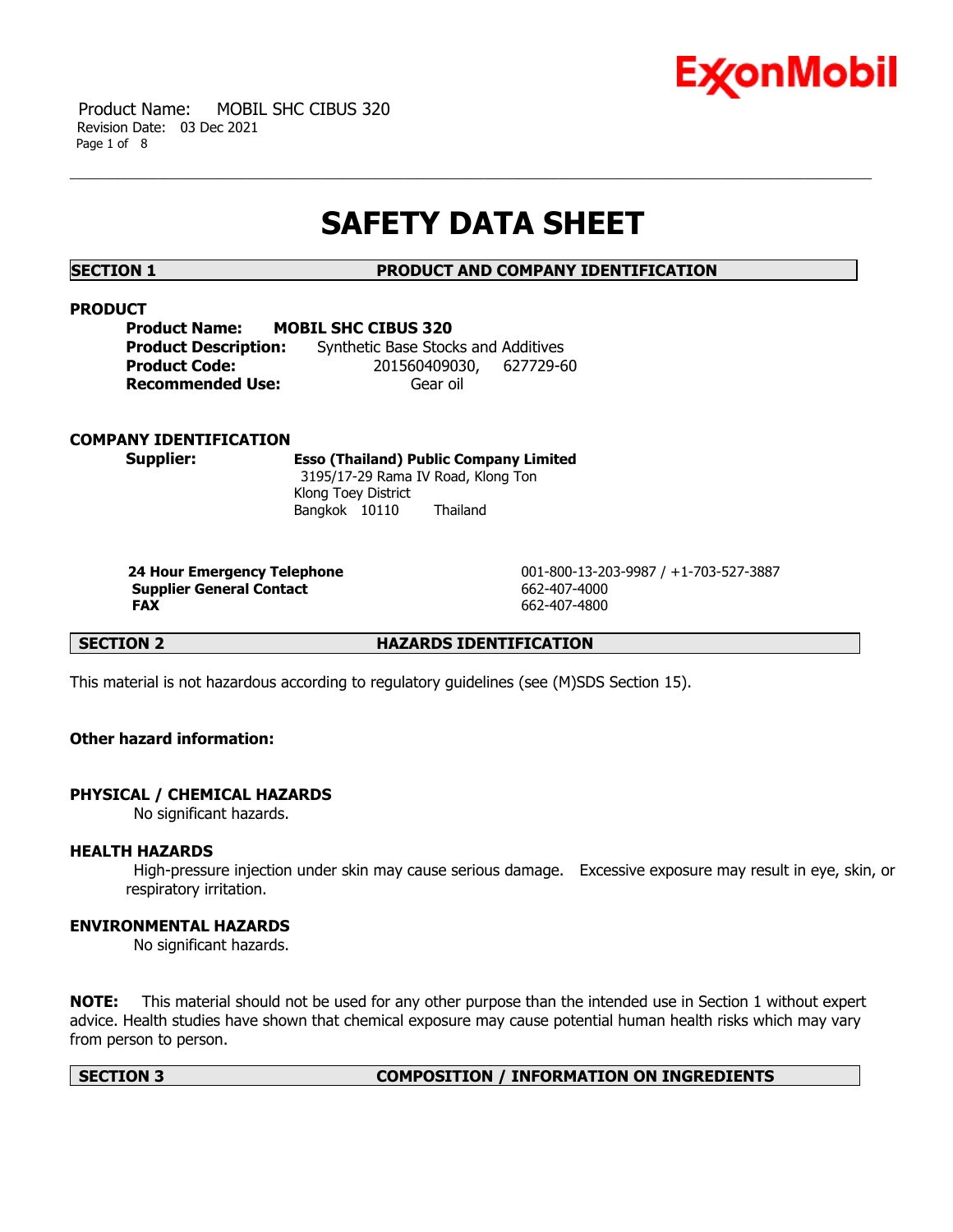

 Product Name: MOBIL SHC CIBUS 320 Revision Date: 03 Dec 2021 Page 2 of 8

This material is defined as a mixture.

# **No Hazardous Substance(s) or Complex Substance(s) required for disclosure.**

### **SECTION 4 FIRST AID MEASURES**

# **INHALATION**

Remove from further exposure. For those providing assistance, avoid exposure to yourself or others. Use adequate respiratory protection. If respiratory irritation, dizziness, nausea, or unconsciousness occurs, seek immediate medical assistance. If breathing has stopped, assist ventilation with a mechanical device or use mouth-to-mouth resuscitation.

# **SKIN CONTACT**

Wash contact areas with soap and water. If product is injected into or under the skin, or into any part of the body, regardless of the appearance of the wound or its size, the individual should be evaluated immediately by a physician as a surgical emergency. Even though initial symptoms from high pressure injection may be minimal or absent, early surgical treatment within the first few hours may significantly reduce the ultimate extent of injury.

# **EYE CONTACT**

Flush thoroughly with water. If irritation occurs, get medical assistance.

# **INGESTION**

First aid is normally not required. Seek medical attention if discomfort occurs.

# **NOTE TO PHYSICIAN**

None

# **SECTION 5 FIRE FIGHTING MEASURES**

# **EXTINGUISHING MEDIA**

**Appropriate Extinguishing Media:** Use water fog, foam, dry chemical or carbon dioxide (CO2) to extinguish flames.

**Inappropriate Extinguishing Media:** Straight streams of water

# **FIRE FIGHTING**

**Fire Fighting Instructions:** Evacuate area. Prevent run-off from fire control or dilution from entering streams, sewers or drinking water supply. Fire-fighters should use standard protective equipment and in enclosed spaces, self-contained breathing apparatus (SCBA). Use water spray to cool fire exposed surfaces and to protect personnel.

**Hazardous Combustion Products:** Aldehydes, Incomplete combustion products, Oxides of carbon, Smoke, Fume, Sulphur oxides

# **FLAMMABILITY PROPERTIES**

**Flash Point [Method]:** >238°C (460°F) [ASTM D-92] **Flammable Limits (Approximate volume % in air):** LEL: 0.9 UEL: 7.0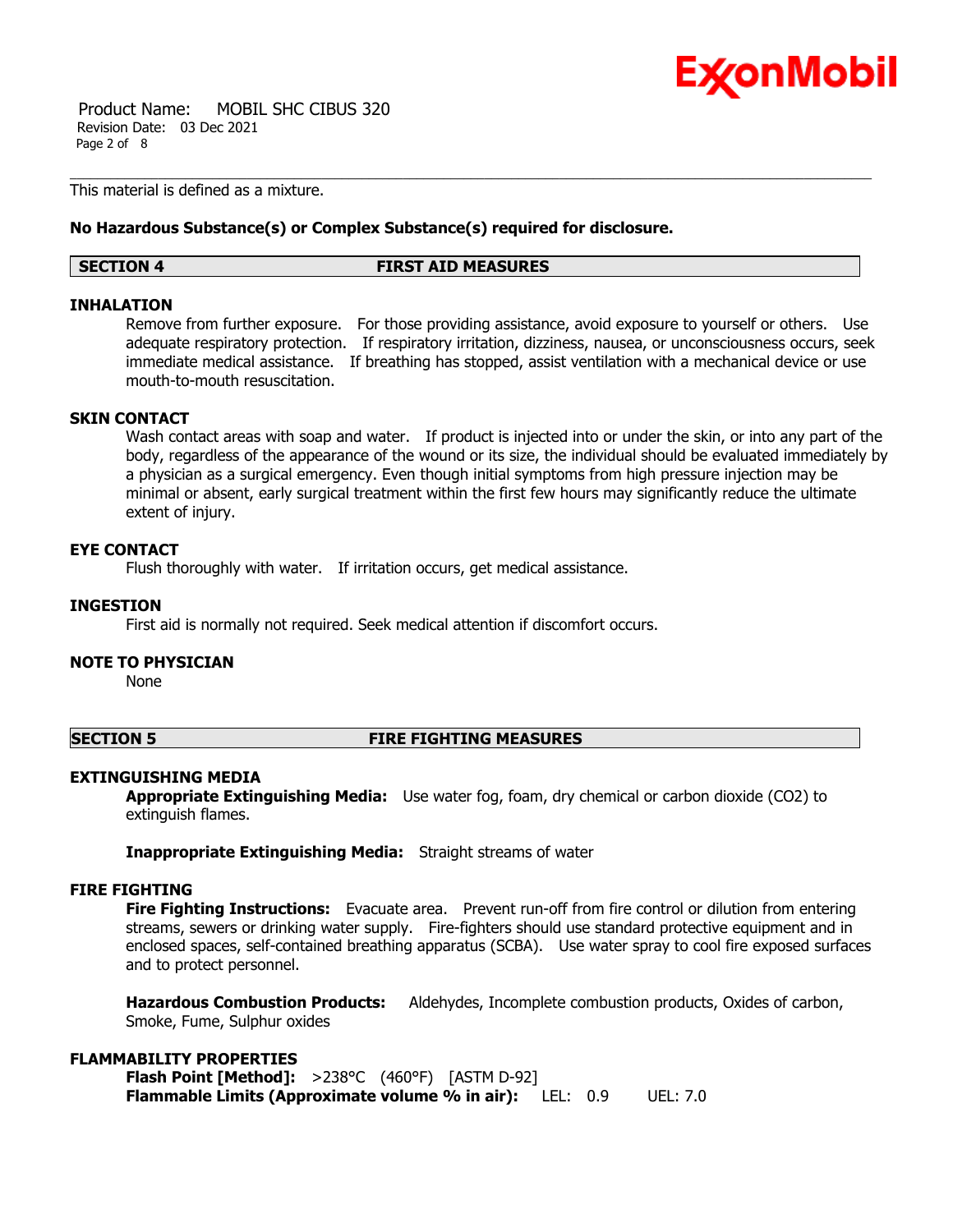

 Product Name: MOBIL SHC CIBUS 320 Revision Date: 03 Dec 2021 Page 3 of 8

# **Autoignition Temperature:** N/D

### **SECTION 6 ACCIDENTAL RELEASE MEASURES**

# **NOTIFICATION PROCEDURES**

In the event of a spill or accidental release, notify relevant authorities in accordance with all applicable regulations.

### **PROTECTIVE MEASURES**

Avoid contact with spilled material. See Section 5 for fire fighting information. See the Hazard Identification Section for Significant Hazards. See Section 4 for First Aid Advice. See Section 8 for advice on the minimum requirements for personal protective equipment. Additional protective measures may be necessary, depending on the specific circumstances and/or the expert judgment of the emergency responders.

## **SPILL MANAGEMENT**

**Land Spill:** Stop leak if you can do so without risk. Recover by pumping or with suitable absorbent.

**Water Spill:** Stop leak if you can do so without risk. Confine the spill immediately with booms. Warn other shipping. Remove from the surface by skimming or with suitable absorbents. Seek the advice of a specialist before using dispersants.

Water spill and land spill recommendations are based on the most likely spill scenario for this material; however, geographic conditions, wind, temperature, (and in the case of a water spill) wave and current direction and speed may greatly influence the appropriate action to be taken. For this reason, local experts should be consulted. Note: Local regulations may prescribe or limit action to be taken.

# **ENVIRONMENTAL PRECAUTIONS**

Large Spills: Dyke far ahead of liquid spill for later recovery and disposal. Prevent entry into waterways, sewers, basements or confined areas.

# **SECTION 7 HANDLING AND STORAGE**

# **HANDI TNG**

Prevent small spills and leakage to avoid slip hazard. Material can accumulate static charges which may cause an electrical spark (ignition source). When the material is handled in bulk, an electrical spark could ignite any flammable vapors from liquids or residues that may be present (e.g., during switch-loading operations). Use proper bonding and/or earthing procedures. However, bonding and earthing may not eliminate the hazard from static accumulation. Consult local applicable standards for guidance. Additional references include American Petroleum Institute 2003 (Protection Against Ignitions Arising out of Static, Lightning and Stray Currents) or National Fire Protection Agency 77 (Recommended Practice on Static Electricity) or CENELEC CLC/TR 50404 (Electrostatics - Code of practice for the avoidance of hazards due to static electricity).

**Static Accumulator:** This material is a static accumulator.

### **STORAGE**

The type of container used to store the material may affect static accumulation and dissipation. Do not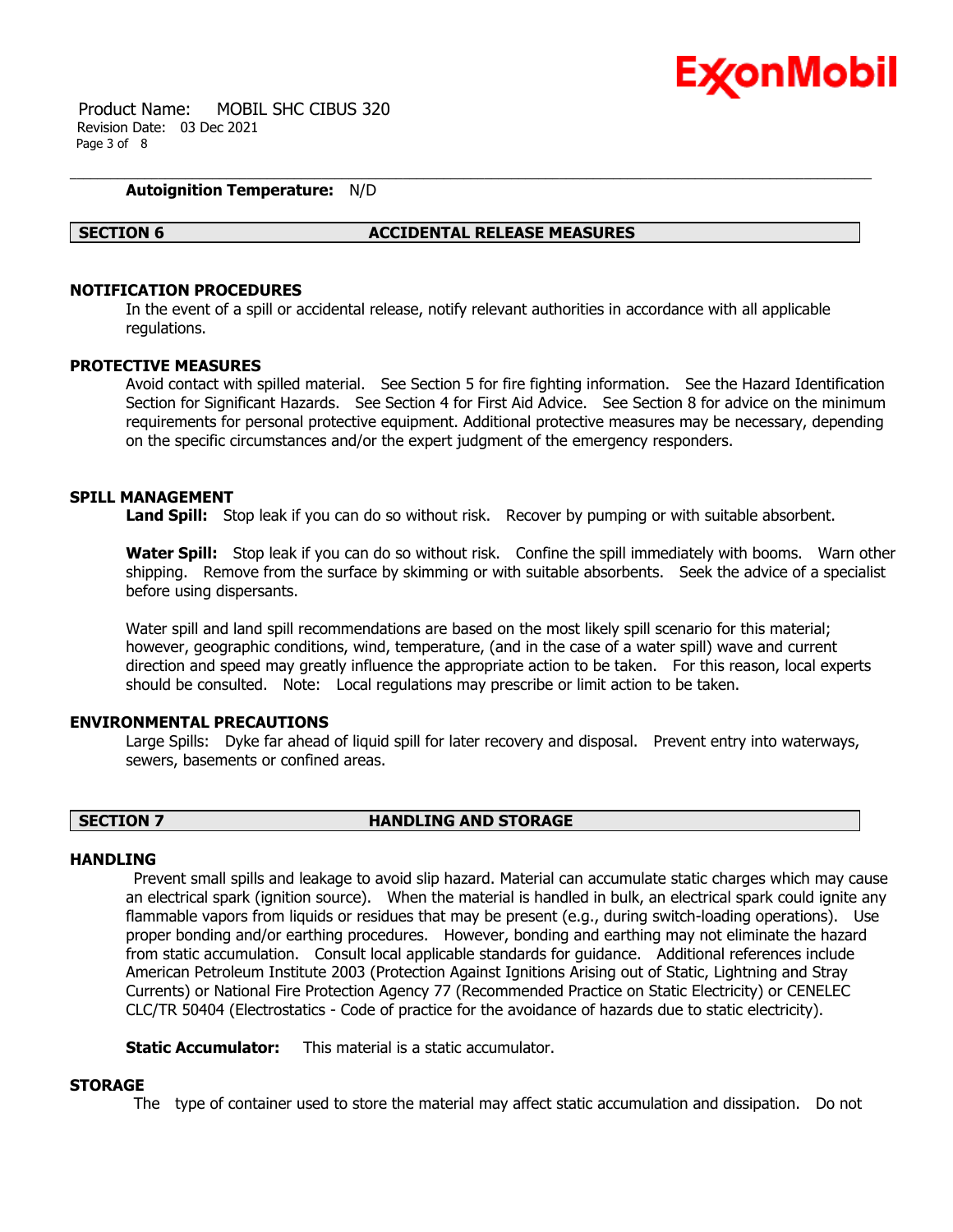

 Product Name: MOBIL SHC CIBUS 320 Revision Date: 03 Dec 2021 Page 4 of 8

store in open or unlabelled containers.

# **SECTION 8 EXPOSURE CONTROLS / PERSONAL PROTECTION**

**Exposure limits/standards for materials that can be formed when handling this product:** When mists/aerosols can occur the following is recommended:  $5 \text{ mg/m}^3$  - ACGIH TLV (inhalable fraction).

NOTE: Limits/standards shown for guidance only. Follow applicable regulations.

# **ENGINEERING CONTROLS**

The level of protection and types of controls necessary will vary depending upon potential exposure conditions. Control measures to consider:

No special requirements under ordinary conditions of use and with adequate ventilation.

# **PERSONAL PROTECTION**

Personal protective equipment selections vary based on potential exposure conditions such as applications, handling practices, concentration and ventilation. Information on the selection of protective equipment for use with this material, as provided below, is based upon intended, normal usage.

**Respiratory Protection:** If engineering controls do not maintain airborne contaminant concentrations at a level which is adequate to protect worker health, an approved respirator may be appropriate. Respirator selection, use, and maintenance must be in accordance with regulatory requirements, if applicable. Types of respirators to be considered for this material include:

No special requirements under ordinary conditions of use and with adequate ventilation. Particulate

For high airborne concentrations, use an approved supplied-air respirator, operated in positive pressure mode. Supplied air respirators with an escape bottle may be appropriate when oxygen levels are inadequate, gas/vapour warning properties are poor, or if air purifying filter capacity/rating may be exceeded.

**Hand Protection:** Any specific glove information provided is based on published literature and glove manufacturer data. Glove suitability and breakthrough time will differ depending on the specific use conditions. Contact the glove manufacturer for specific advice on glove selection and breakthrough times for your use conditions. Inspect and replace worn or damaged gloves. The types of gloves to be considered for this material include:

No protection is ordinarily required under normal conditions of use. Nitrile,Viton

**Eye Protection:** If contact is likely, safety glasses with side shields are recommended.

**Skin and Body Protection:** Any specific clothing information provided is based on published literature or manufacturer data. The types of clothing to be considered for this material include:

No skin protection is ordinarily required under normal conditions of use. In accordance with good industrial hygiene practices, precautions should be taken to avoid skin contact.

**Specific Hygiene Measures:** Always observe good personal hygiene measures, such as washing after handling the material and before eating, drinking, and/or smoking. Routinely wash work clothing and protective equipment to remove contaminants. Discard contaminated clothing and footwear that cannot be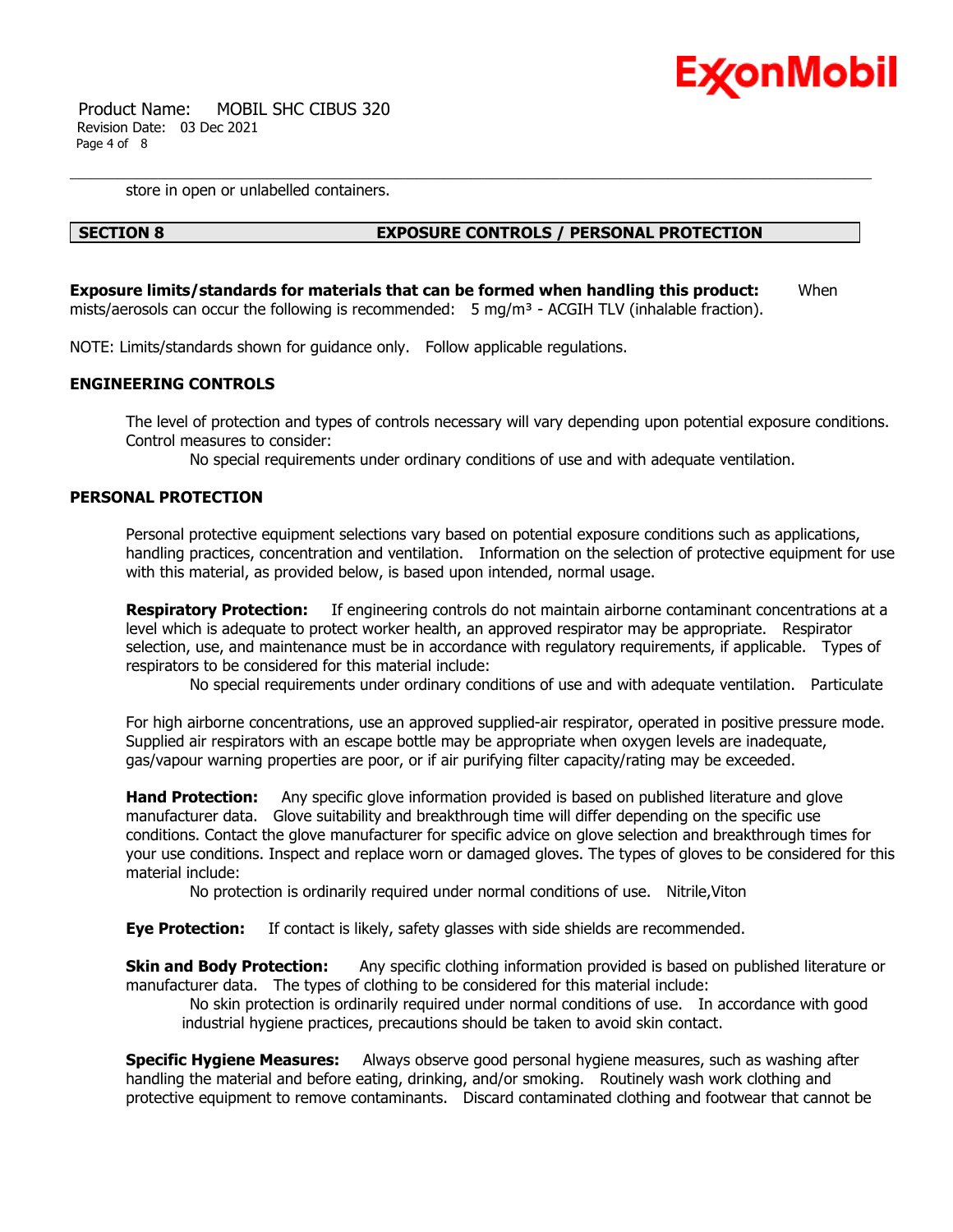

 Product Name: MOBIL SHC CIBUS 320 Revision Date: 03 Dec 2021 Page 5 of 8

cleaned. Practice good housekeeping.

## **ENVIRONMENTAL CONTROLS**

Comply with applicable environmental regulations limiting discharge to air, water and soil. Protect the environment by applying appropriate control measures to prevent or limit emissions.

## **SECTION 9 PHYSICAL AND CHEMICAL PROPERTIES**

**Note: Physical and chemical properties are provided for safety, health and environmental considerations only and may not fully represent product specifications. Contact the Supplier for additional information.**

### **GENERAL INFORMATION**

**Physical State:** Liquid **Colour:** Pale Yellow **Odour:** Characteristic **Odour Threshold:** N/D

**IMPORTANT HEALTH, SAFETY, AND ENVIRONMENTAL INFORMATION**

**Relative Density (at 15 °C):** 0.854 **Flammability (Solid, Gas):** N/A **Flash Point [Method]:** >238°C (460°F) [ASTM D-92] **Flammable Limits (Approximate volume % in air):** LEL: 0.9 UEL: 7.0 **Autoignition Temperature:** N/D **Boiling Point / Range:** > 316°C (600°F) **Decomposition Temperature:** N/D **Vapour Density (Air = 1):** > 2 at 101 kPa **Vapour Pressure:** < 0.013 kPa (0.1 mm Hg) at 20 °C **Evaporation Rate (n-butyl acetate = 1):** N/D **pH:** N/A **Log Pow (n-Octanol/Water Partition Coefficient):** > 3.5 **Solubility in Water:** Negligible **Viscosity:** 320 cSt (320 mm2/sec) at 40ºC | 32.7 cSt (32.7 mm2/sec) at 100°C **Oxidizing Properties:** See Hazards Identification Section.

# **OTHER INFORMATION**

**Freezing Point:** N/D **Melting Point:** N/A **Pour Point:** -30°C (-22°F)

## **SECTION 10 STABILITY AND REACTIVITY**

**STABILITY:** Material is stable under normal conditions.

**CONDITIONS TO AVOID:** Excessive heat. High energy sources of ignition.

**MATERIALS TO AVOID:** Strong oxidisers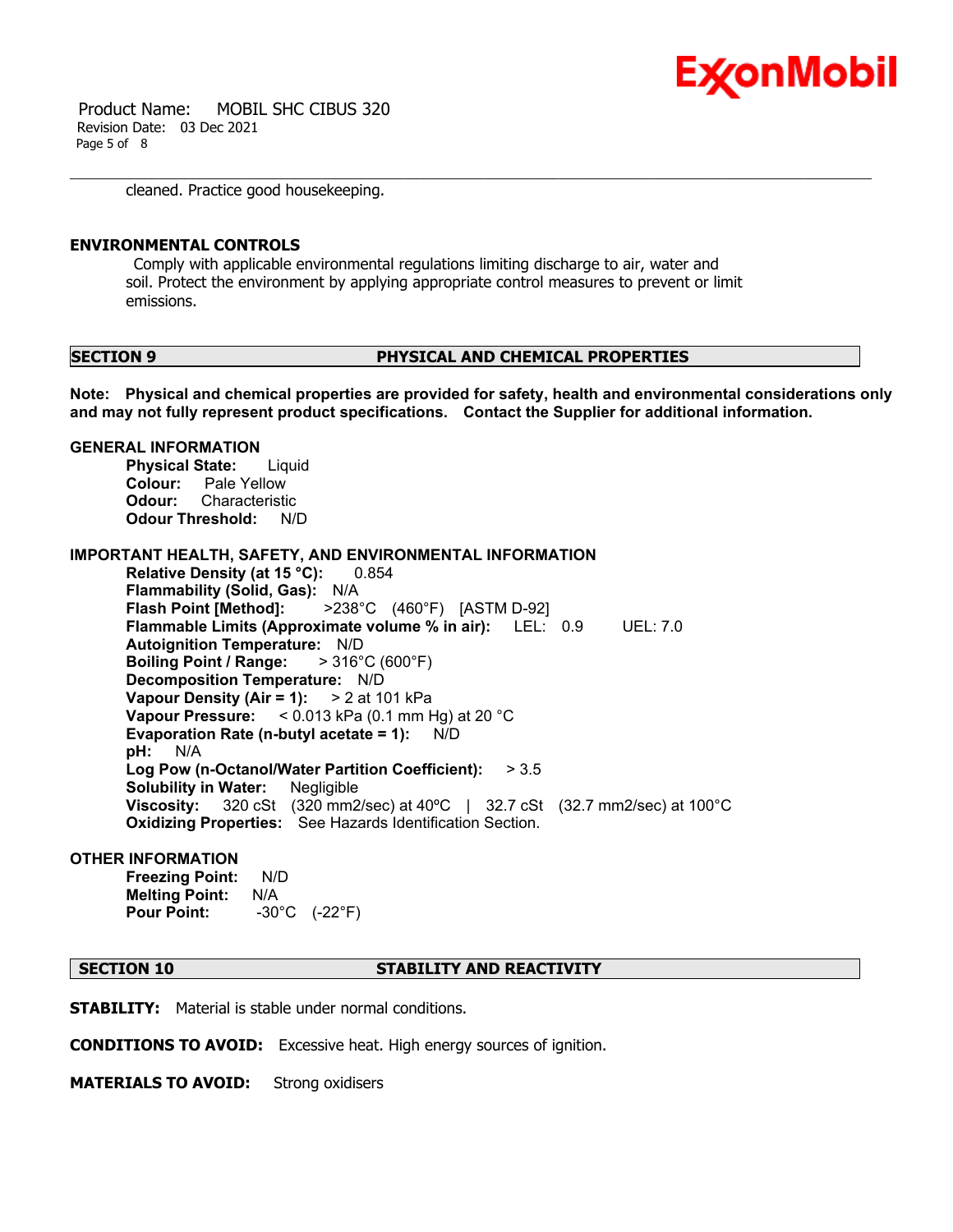

 Product Name: MOBIL SHC CIBUS 320 Revision Date: 03 Dec 2021 Page 6 of 8

# **HAZARDOUS DECOMPOSITION PRODUCTS:** Material does not decompose at ambient temperatures.

## **POSSIBILITY OF HAZARDOUS REACTIONS:** Hazardous polymerization will not occur.

# **SECTION 11 TOXICOLOGICAL INFORMATION**

# **ACUTE TOXICITY**

| <b>Route of Exposure</b>                       | <b>Conclusion / Remarks</b>                                                                      |
|------------------------------------------------|--------------------------------------------------------------------------------------------------|
| Inhalation                                     |                                                                                                  |
| Toxicity: No end point data for material.      | Minimally Toxic. Based on assessment of the components.                                          |
| Irritation: No end point data for<br>material. | Negligible hazard at ambient/normal handling temperatures.                                       |
|                                                |                                                                                                  |
| <b>Ingestion</b>                               |                                                                                                  |
| Toxicity: No end point data for material.      | Minimally Toxic. Based on assessment of the components.                                          |
|                                                |                                                                                                  |
| <b>Skin</b>                                    |                                                                                                  |
| Toxicity: No end point data for material.      | Minimally Toxic. Based on assessment of the components.                                          |
| Irritation: No end point data for<br>material. | Negligible irritation to skin at ambient temperatures. Based on<br>assessment of the components. |
|                                                |                                                                                                  |
| <b>Eye</b>                                     |                                                                                                  |
| Irritation: No end point data for<br>material. | May cause mild, short-lasting discomfort to eyes. Based on<br>assessment of the components.      |

# **OTHER HEALTH EFFECTS FROM SHORT AND LONG TERM EXPOSURE**

Anticipated health effects from sub-chronic, chronic, respiratory or skin sensitization, mutagenicity, reproductive toxicity, carcinogenicity, target organ toxicity (single exposure or repeated exposure), aspiration toxicity and other effects based on human experience and/or experimental data.

# **For the product itself:**

Repeated and/or prolonged exposure may cause irritation to the skin, eyes, or respiratory tract. **Contains:**

Synthetic base oils: Not expected to cause significant health effects under conditions of normal use, based on laboratory studies with the same or similar materials. Not mutagenic or genotoxic. Not sensitising in test animals and humans.

# **IARC Classification: The following ingredients are cited on the lists below:** None.

--REGULATORY LISTS SEARCHED--  $1 = \text{IARC } 1$   $2 = \text{IARC } 2\text{A}$   $3 = \text{IARC } 2\text{B}$ 

**SECTION 12 ECOLOGICAL INFORMATION**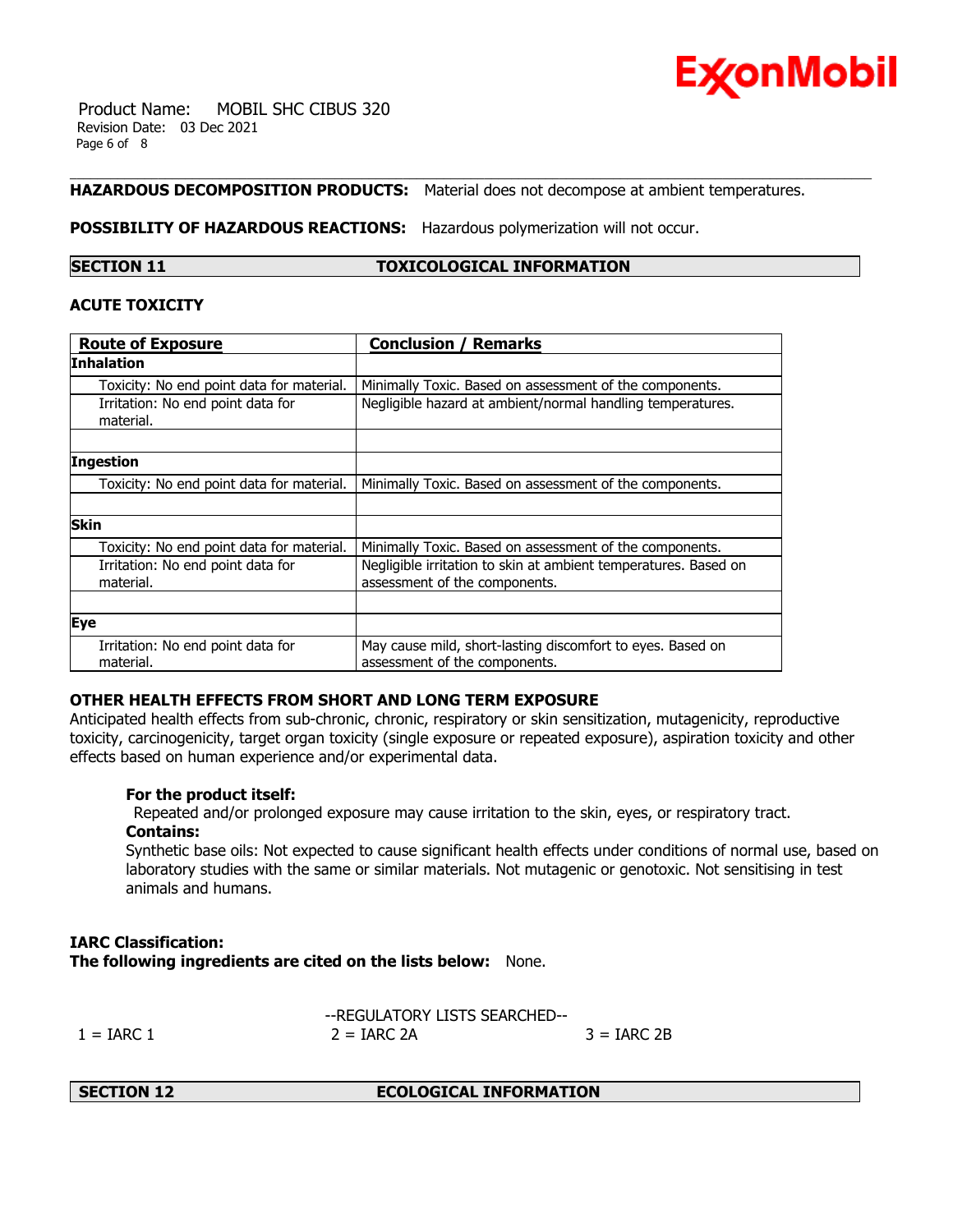

 Product Name: MOBIL SHC CIBUS 320 Revision Date: 03 Dec 2021 Page 7 of 8

The information given is based on data for the material, components of the material, or for similar materials, through the application of bridging principals.

### **ECOTOXICITY**

Material -- Not expected to be harmful to aquatic organisms.

## **MOBILITY**

 Base oil component -- Low solubility and floats and is expected to migrate from water to the land. Expected to partition to sediment and wastewater solids.

# **SECTION 13 DISPOSAL CONSIDERATIONS**

Disposal recommendations based on material as supplied. Disposal must be in accordance with current applicable laws and regulations, and material characteristics at time of disposal.

# **DISPOSAL RECOMMENDATIONS**

Product is suitable for burning in an enclosed controlled burner for fuel value or disposal by supervised incineration at very high temperatures to prevent formation of undesirable combustion products. Protect the environment. Dispose of used oil at designated sites. Minimize skin contact. Do not mix used oils with solvents, brake fluids or coolants.

**Empty Container Warning** Empty Container Warning (where applicable): Empty containers may contain residue and can be dangerous. Do not attempt to refill or clean containers without proper instructions. Empty drums should be completely drained and safely stored until appropriately reconditioned or disposed. Empty containers should be taken for recycling, recovery, or disposal through suitably qualified or licensed contractor and in accordance with governmental regulations. DO NOT PRESSURISE, CUT, WELD, BRAZE, SOLDER, DRILL, GRIND, OR EXPOSE SUCH CONTAINERS TO HEAT, FLAME, SPARKS, STATIC ELECTRICITY, OR OTHER SOURCES OF IGNITION. THEY MAY EXPLODE AND CAUSE INJURY OR DEATH.

### **SECTION 14 TRANSPORT INFORMATION**

**LAND** : Not Regulated for Land Transport

**SEA (IMDG):** Not Regulated for Sea Transport according to IMDG-Code

**Marine Pollutant:** No

# **AIR (IATA):** Not Regulated for Air Transport

### **SECTION 15 REGULATORY INFORMATION**

This material is not considered hazardous according to the classification criteria of the Hazard Classification and Communication System for Hazardous Materials BE 2555.

# **REGULATORY STATUS AND APPLICABLE LAWS AND REGULATIONS**